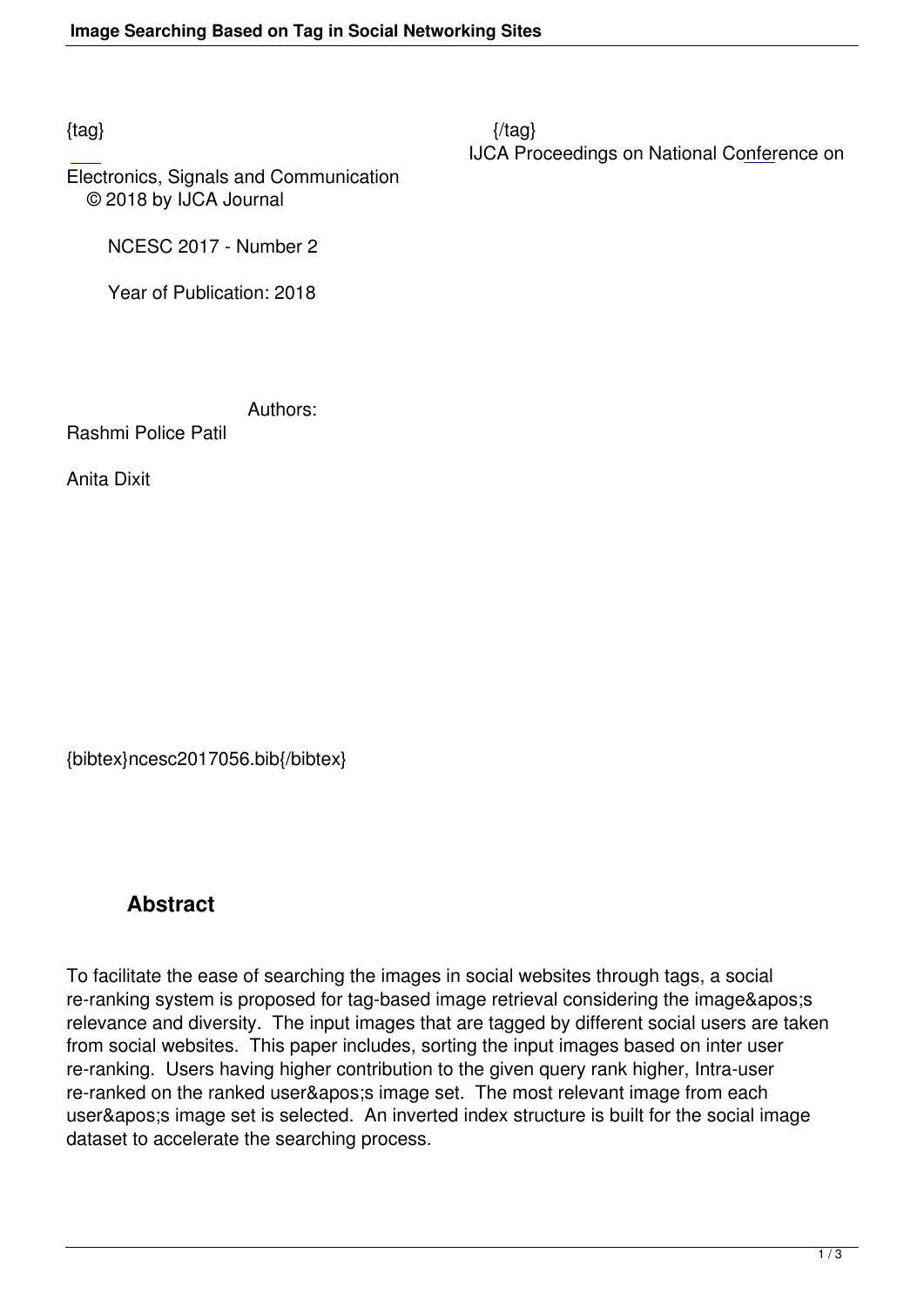## **ences**

XuemingQian, Member, IEEE, Dan Lu, and Xiaoxiao Liu & quot; Tag Based Image Search by Social Re-ranking & quot; IEEE TRANSACTIONS ON MULTIMEDIA, MM-006206, 12 May 2016.

X. Qian, D. Lu, X. Liu, & quot; Tag based image retrieval by user-oriented ranking". Proceedings of International Conference on Multimedia Retrieval. ACM, 2015.

S. Jiang, X. Qian, J. Shen, Y. Fu, T. Mei. Author Topic Model-Based Collaborative Filtering for Personalized POI Recommendations. IEEE Transactions on Multimedia 17(6): 907-918 (2015).

- X. Li. Tag relevance fusion for social image retrieval. Multimedia Systems, 1-12, 2014.

 - L. Chen, S. Zhu, Z. Li. Image retrieval via improved relevance ranking. In Control Conference, pp. 4620 4625, IEEE, 2014.

S. Lee, W. D. Neve. Visually weighted neighbor voting for image tag relevance learning. Multimedia Tools and Applications, 1-24, 2013.

 - G. Agrawal, R. Chaudhary. Relevancy tag ranking. In Computer and Communication Technology, pp. 169-173, IEEE, 2011.

D. Liu, X. Hua, L. Yang, M. Wang, and H. Zhang. Tag ranking. Proceedings of the IEEE International Conference on World Wide Web, 2009: 351-360.

 - L. Chen, S. Zhu, Z. Li. Image retrieval via improved relevance ranking. In Control Conference, pp. 4620-4625, IEEE, 2014.

X. Zhu, W. Nejdl. An adaptive teleportation random walk model for learning social tag relevance. In Proceedings of the 37th international ACM SIGIR conference on Research & development in information retrieval (pp. 223-232), ACM, 2014.

 - J. Yu, D. Tao, M. Wang. Learning to Rank Using User Clicks and Visual Features for Image Retrieval. IEEETrans. Cybern. (2014).

 - X. Hua, M. Ye. Mining knowledge from clicks: MSR-Bing image retrieval challenge. In Multimedia and Expo Workshops (ICMEW), 2014 IEEE International Conference on (pp. 1-4).

L. Chen, D. Xu, I. Tsang. Tag-based web photo retrieval improved by batch mode re-tagging. In Computer Vision and Pattern Recognition, 2010 IEEE Conference on(pp. 3440-3446). IEEE.

S. Lee W. D. Neve. Visually weighted neighbor voting for image tag relevance learning. Multimedia Tools and Applications, 1-24, 2013.

 - K. Yang, M. Wang, X. Hua, and H. Zhang. Social Image Search with Diverse Relevance Ranking. Proceedings of the IEEE International Conference on Magnetism and Magnetic Materials, 2010:174- 184.

X. Li, C. Snoek, and M. Worring. Learning tag relevance by neighbor voting for social image retrieval. Proceedings of the ACM International Conference on Multimedia information retrieval, 2008: 180-187.

 - Xueming Qian, Dan Lu, and Xiaoxiao Liu. Tag Based Image Search by Social Re-ranking. IEEE TRANSACTIONS ON MULTIMEDIA, 2016.

 $\frac{2}{3}$ 

## **Refer**